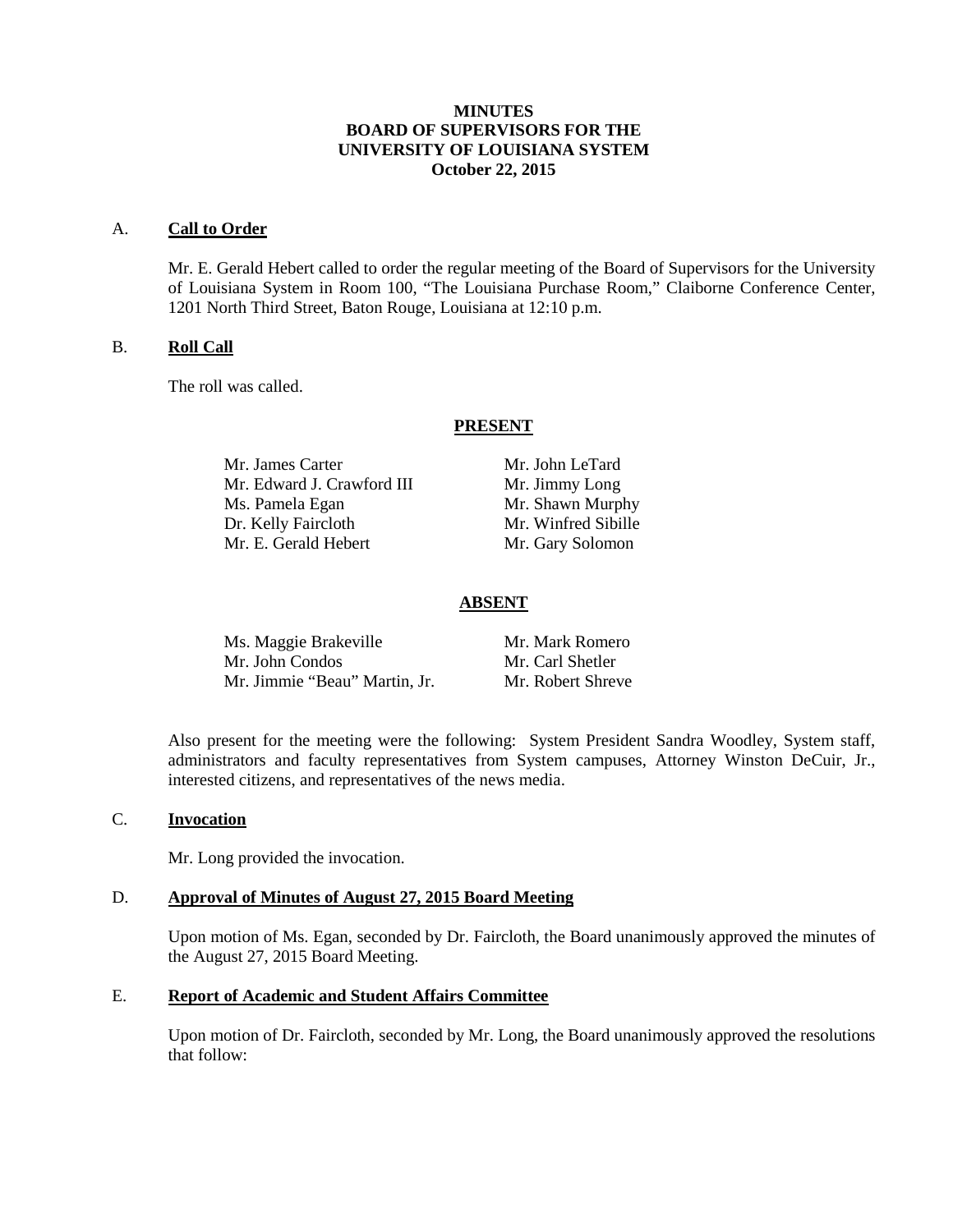E.1. Louisiana Tech University's request for approval to offer an Existing Academic Program through Distance Learning Technologies: Master of Science in Engineering – Industrial Engineering Concentration.

*NOW, THEREFORE, BE IT RESOLVED, that the Board of Supervisors for the University of Louisiana System hereby approves Louisiana Tech University's request for approval to offer an Existing Academic Program through Distance Learning Technologies: Master of Science in Engineering – Industrial Engineering Concentration.*

E.2. Louisiana Tech University's request for approval to reorganize and consolidate the Department of Agriculture Sciences and the School of Forestry into a single School of Agricultural Sciences and Forestry within the College of Applied and Natural Sciences.

*NOW, THEREFORE, BE IT RESOLVED, that the Board of Supervisors for the University of Louisiana System hereby approves Louisiana Tech University's request for approval to reorganize and consolidate the Department of Agriculture Sciences and the School of Forestry into a single School of Agricultural Sciences and Forestry within the College of Applied and Natural Sciences.*

E.3. McNeese State University's request for approval to offer an Existing Academic Program through Distance Learning Technologies: Master of Business Administration.

*NOW, THEREFORE, BE IT RESOLVED, that the Board of Supervisors for the University of Louisiana System hereby approves McNeese State University's request for approval to offer an Existing Academic Program through Distance Learning Technologies: Master of Business Administration.*

E.4. McNeese State University's request for approval to offer an Existing Academic Program through Distance Learning Technologies: Graduate Certificate in Business Administration.

*NOW, THEREFORE, BE IT RESOLVED, that the Board of Supervisors for the University of Louisiana System hereby approves McNeese State University's request for approval to offer an Existing Academic Program through Distance Learning Technologies: Graduate Certificate in Business Administration.*

E.5. McNeese State University's request for approval to change the name of the University's College of Engineering to the College of Engineering and Computer Science.

*NOW, THEREFORE, BE IT RESOLVED, that the Board of Supervisors for the University of Louisiana System hereby approves McNeese State University's request for approval to change the name of the University's College of Engineering to the College of Engineering and Computer Science.*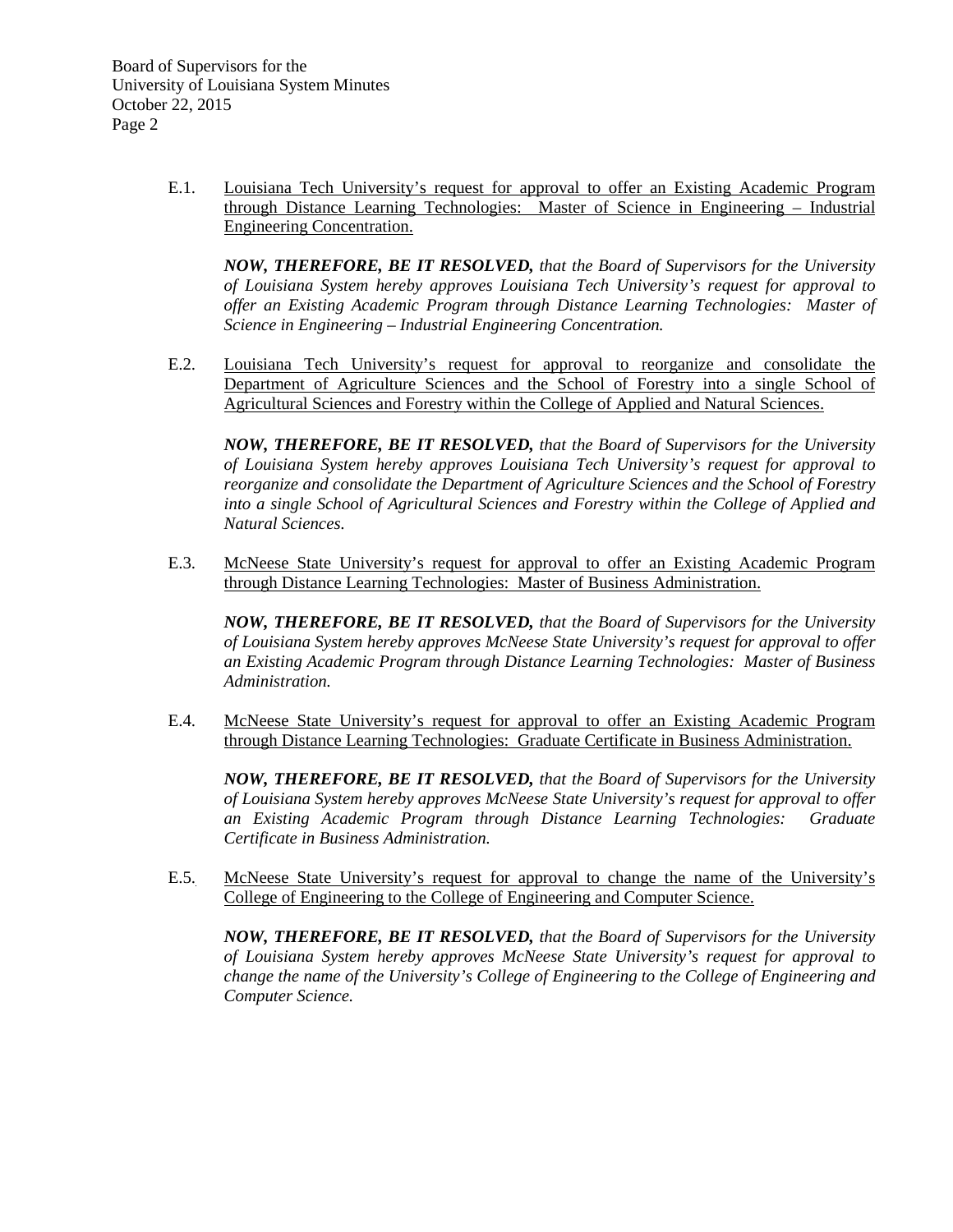E.6. McNeese State University's request for approval to award an Honorary Doctor of Humane Letters to Mr. Michael R. Fuljenz at the Fall Commencement Exercises.

*NOW, THEREFORE, BE IT RESOLVED, that the Board of Supervisors for the University of Louisiana System hereby approves McNeese State University's request for approval to award an Honorary Doctor of Humane Letters to Mr. Michael R. Fuljenz at the Fall Commencement Exercises.*

E.7. Nicholls State University's request for approval to reinstate the Master of Arts in Teaching programs in Special Education (Grades 1-5 and 6-12).

*NOW, THEREFORE, BE IT RESOLVED, that the Board of Supervisors for the University of Louisiana System hereby approves Nicholls State University's request for approval to reinstate the Master of Arts in Teaching programs in Special Education (Grades 1-5 and 6- 12).* 

E.8. Nicholls State University's request for approval of a Letter of Intent to offer a Two plus Two Baccalaureate Completion in Criminal Justice.

*NOW, THEREFORE, BE IT RESOLVED, that the Board of Supervisors for the University of Louisiana System hereby approves Nicholls State University's request for approval of a Letter of Intent to offer a Two plus Two Baccalaureate Completion in Criminal Justice.* 

E.9. Northwestern State University's request for approval of a Letter of Intent for a Bachelor of Science in Applied and Environmental Microbiology.

*NOW, THEREFORE, BE IT RESOLVED, that the Board of Supervisors for the University of Louisiana System hereby approves Northwestern State University's request for approval of a Letter of Intent for a Bachelor of Science in Applied and Environmental Microbiology.* 

## F. **Report of Athletic Committee**

Upon motion of Ms. Egan, seconded by Mr. Sibille, the Board unanimously voted to approve the resolutions that follow:

F.1. Southeastern Louisiana University's request for approval of a contract with Mr. William Jake Narro, Head Golf Coach, effective October 1, 2015.

*NOW, THEREFORE, BE IT RESOLVED, that the Board of Supervisors for the University of Louisiana System hereby approves Southeastern Louisiana University's request for approval of a contract with Mr. William Jake Narro, Head Golf Coach, effective October 1, 2015.*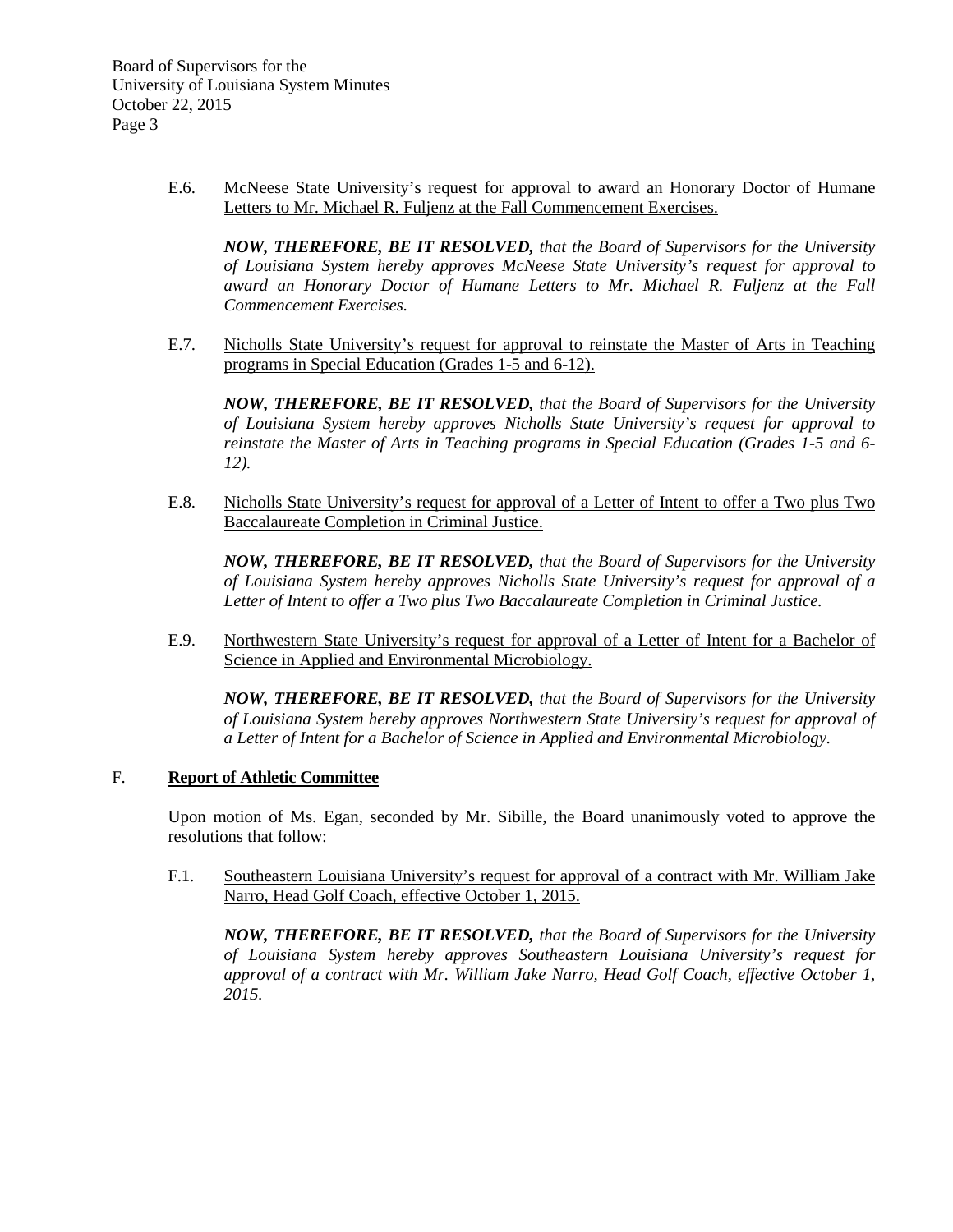F.2. Southeastern Louisiana University's request for approval of a contract with Mr. Richard Fremin, Head Softball Coach, effective October 1, 2015.

*NOW, THEREFORE, BE IT RESOLVED, that the Board of Supervisors for the University of Louisiana System hereby approves Southeastern Louisiana University's request for approval of a contract with Mr. Richard Fremin, Head Softball Coach, effective October 1, 2015.*

F.3. Southeastern Louisiana University's request for approval of a contract with Mr. James Smoot, Head Women's Volleyball Coach, effective December 1, 2015.

*NOW, THEREFORE, BE IT RESOLVED, that the Board of Supervisors for the University of Louisiana System hereby approves Southeastern Louisiana University's request for approval of a contract with Mr. James Smoot, Head Women's Volleyball Coach, effective December 1, 2015.*

F.4. University of Louisiana at Monroe's request for approval of a contract with Mr. Tim Baldwin, Head Men's Golf Coach, effective October 1, 2015.

*NOW, THEREFORE, BE IT RESOLVED, that the Board of Supervisors for the University of Louisiana System hereby approves University of Louisiana at Monroe's request for approval of a contract with Mr. Tim Baldwin, Head Men's Golf Coach, effective October 1, 2015.*

## G. **Report of Facilities Planning Committee**

Upon motion of Mr. Sibille, seconded by Mr. Carter, the Board unanimously voted to approve the resolutions that follow:

G.1. Louisiana Tech University's request for approval to enter into a Facilities Lease with the Louisiana Tech University Foundation, Inc. for playing fields at the baseball field within the Pat Patterson Park and the softball field within the Lady Techster Softball facility for the primary purpose of installing artificial turf.

*NOW, THEREFORE, BE IT RESOLVED, that the Board of Supervisors for the University of Louisiana System hereby approves Louisiana Tech University's request for approval to enter into a Facilities Lease with the Louisiana Tech University Foundation, Inc. for playing fields at the baseball field within the Pat Patterson Park and the softball field within the Lady Techster Softball facility for the primary purpose of installing artificial turf.* 

*BE IT FURTHER RESOLVED, that Louisiana Tech University shall obtain final review from UL System staff, legal counsel and shall secure all other appropriate approvals from agencies/parties of processes, documents, and administrative requirements.*

*BE IT FURTHER RESOLVED, that the President of Louisiana Tech University or his designee is authorized to execute the lease and all documents necessary to accept the improvements completed by the Louisiana Tech University on behalf of the System.*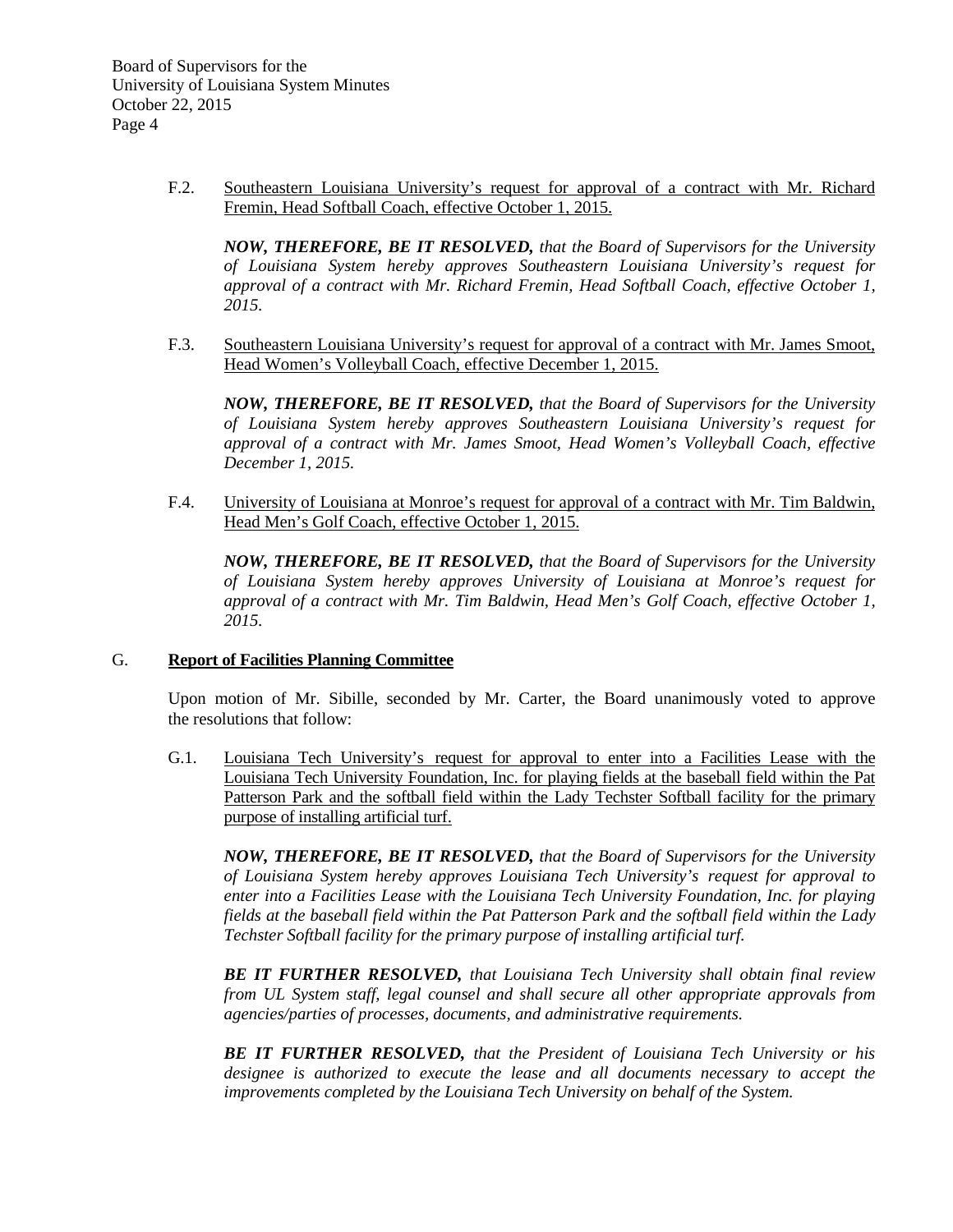*AND FURTHER, that Louisiana Tech University will provide System office with copies of all final executed documents for Board files.* 

G.2. Louisiana Tech University's request for approval of the form and authorization to execute Ground and Buildings Lease Agreement, an Agreement to Lease with Option to Purchase, a First Supplemental Ground and Buildings Lease Agreement, and a First Supplemental Agreement to Lease with Option to Purchase, each between the Board of Supervisors for the University of Louisiana System, acting on behalf of the University, and Innovative Student Facilities, Inc., to refund the Series 2007 Bonds described herein and to finance the housing and parking improvements.

*NOW, THEREFORE, BE IT RESOLVED, that the Board of Supervisors for the University of Louisiana System hereby approves Louisiana Tech University's request for approval of the form and authorization to execute Ground and Buildings Lease Agreement, an Agreement to Lease with Option to Purchase, a First Supplemental Ground and Buildings Lease Agreement, and a First Supplemental Agreement to Lease with Option to Purchase, each between the Board of Supervisors for the University of Louisiana System, acting on behalf of the University, and Innovative Student Facilities, Inc., to refund the Series 2007 Bonds described herein and to finance the housing and parking improvements.* 

*BE IT FURTHER RESOLVED, that Louisiana Tech University shall obtain final review from UL System staff and legal counsel to the Board, and shall secure all other appropriate approvals from agencies/parties of processes, documents, and administrative requirements prior to execution of documents.* 

*BE IT FURTHER RESOLVED, that the President of Louisiana Tech University or his designee is hereby authorized and directed to execute the leases described herein and any and all documents necessary in connection with the issuance of the bonds described herein.*

*AND FURTHER, that Louisiana Tech University will provide the System office with copies of all final executed documents for Board files.* 

G.3. Louisiana Tech University's request for approval to accept a bequest from Mr. James H. Blanchard, Jr. of approximately 540 acres of surface and approximately 550 acres of minerals in Sections 27, 28, 33, and 34 Township 18 South, Range 20 West, Columbia County, Arkansas, near Brister, Arkansas.

*NOW, THEREFORE, BE IT RESOLVED, that the Board of Supervisors for the University of Louisiana System hereby approves Louisiana Tech University's request for approval to accept a bequest from Mr. James H. Blanchard, Jr. of approximately 540 acres of surface and approximately 550 acres of minerals in Sections 27, 28, 33, and 34 Township 18 South, Range 20 West, Columbia County, Arkansas, near Brister, Arkansas.* 

*BE IT FURTHER RESOLVED, that the Louisiana Tech University shall obtain final review from System staff, legal counsel and shall secure all other appropriate approvals from agencies/parties of processes, documents, and administrative requirements.*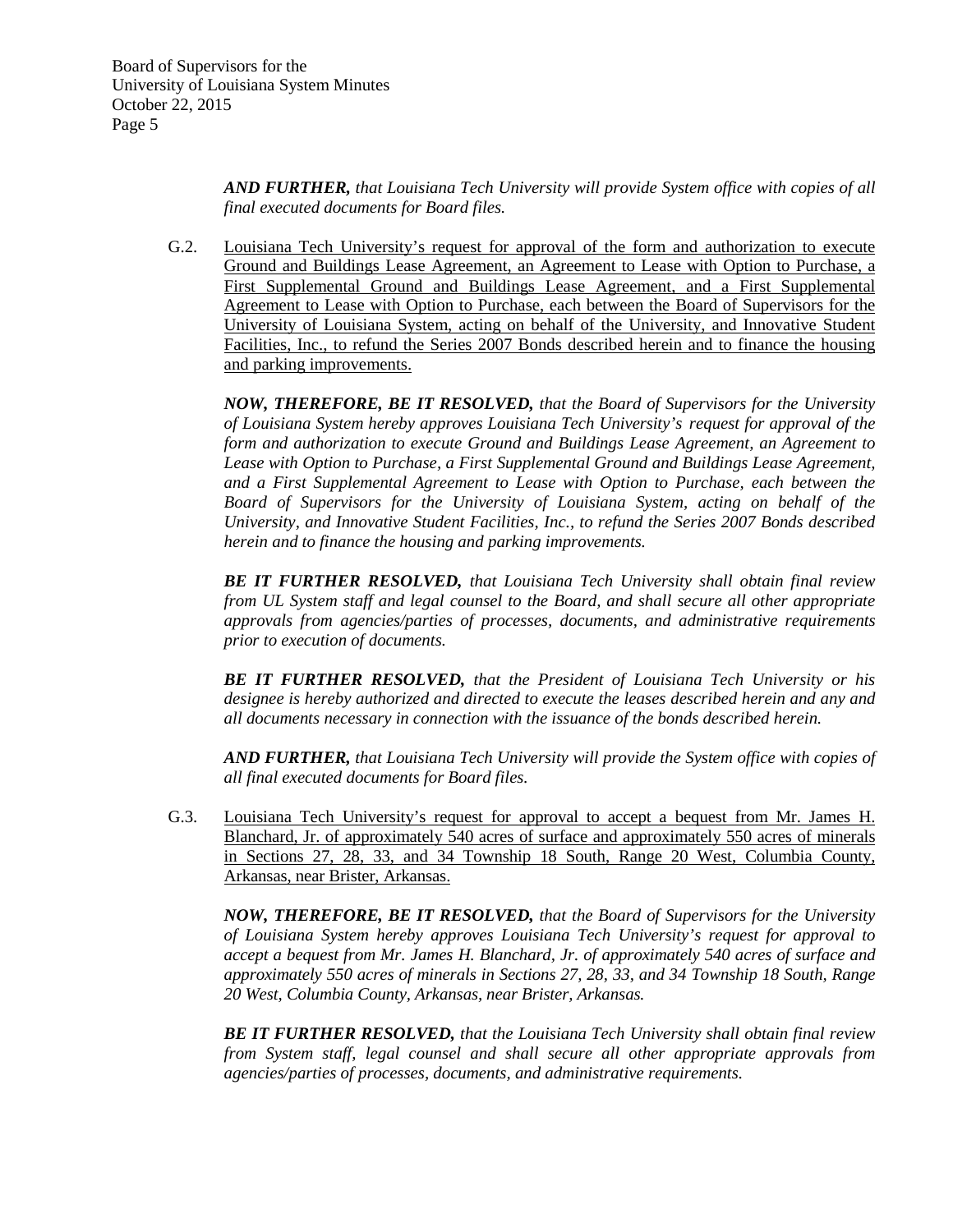*BE IT FURTHER RESOLVED, that the President of Louisiana Tech University or his designee is authorized to execute all documents necessary to accept the bequest and record all necessary documents of said property on behalf of Louisiana Tech University and the Board of Supervisors for the University of Louisiana System.* 

*AND FURTHER, that Louisiana Tech University will provide System office with copies of all final executed documents for Board files.* 

G.4. Southeastern Louisiana University's request for approval to demolish the Community Counseling Center as part of the Facility Master Plan for the University.

*NOW, THEREFORE BE IT RESOLVED, that the Board of Supervisors for the University of Louisiana System hereby approves Southeastern Louisiana University's request for approval to demolish the Community Counseling Center as part of the Facility Master Plan for the University.*

*AND FURTHER, that ULS staff and legal counsel ensure that all documents conform to statutory and administrative requirements.*

G.5. Southeastern Louisiana University's request for approval to demolish the North Oak Park Restroom/Storage Building.

*NOW, THEREFORE BE IT RESOLVED, that the Board of Supervisors for the University of Louisiana System hereby approves Southeastern Louisiana University's request for approval to demolish the North Oak Park Restroom/Storage Building.*

*AND FURTHER, that ULS staff and legal counsel ensure that all documents conform to statutory and administrative requirements.*

G.6. Southeastern Louisiana University's request for approval to enter a Facilities Lease with the Lion Athletics Association, Inc. for the site of the scoreboard area at Alumni Field, the site of the scoreboard area at the University Center, and the sites of Fields 2, 3, and 4 at the North Oak Park Complex for the primary purpose of making facility improvements.

*NOW, THEREFORE BE IT RESOLVED, that the Board of Supervisors for the University of Louisiana System hereby approves Southeastern Louisiana University's request for approval to enter a Facilities Lease with the Lion Athletics Association, Inc. for the site of the scoreboard area at Alumni Field, the site of the scoreboard area at the University Center, and the sites of Fields 2, 3, and 4 at the North Oak Park Complex for the primary purpose of making facility improvements.*

*BE IT FURTHER RESOLVED, that Southeastern Louisiana University shall obtain final approval from UL System staff, legal counsel and shall secure all other appropriate approvals from agencies/parties of processes, documents, and administrative requirements.*

*BE IT FURTHER RESOLVED, that the President of Southeastern Louisiana University or his designee is authorized to execute the lease and all documents necessary to accept the improvements completed by Southeastern Louisiana University on behalf of the System.*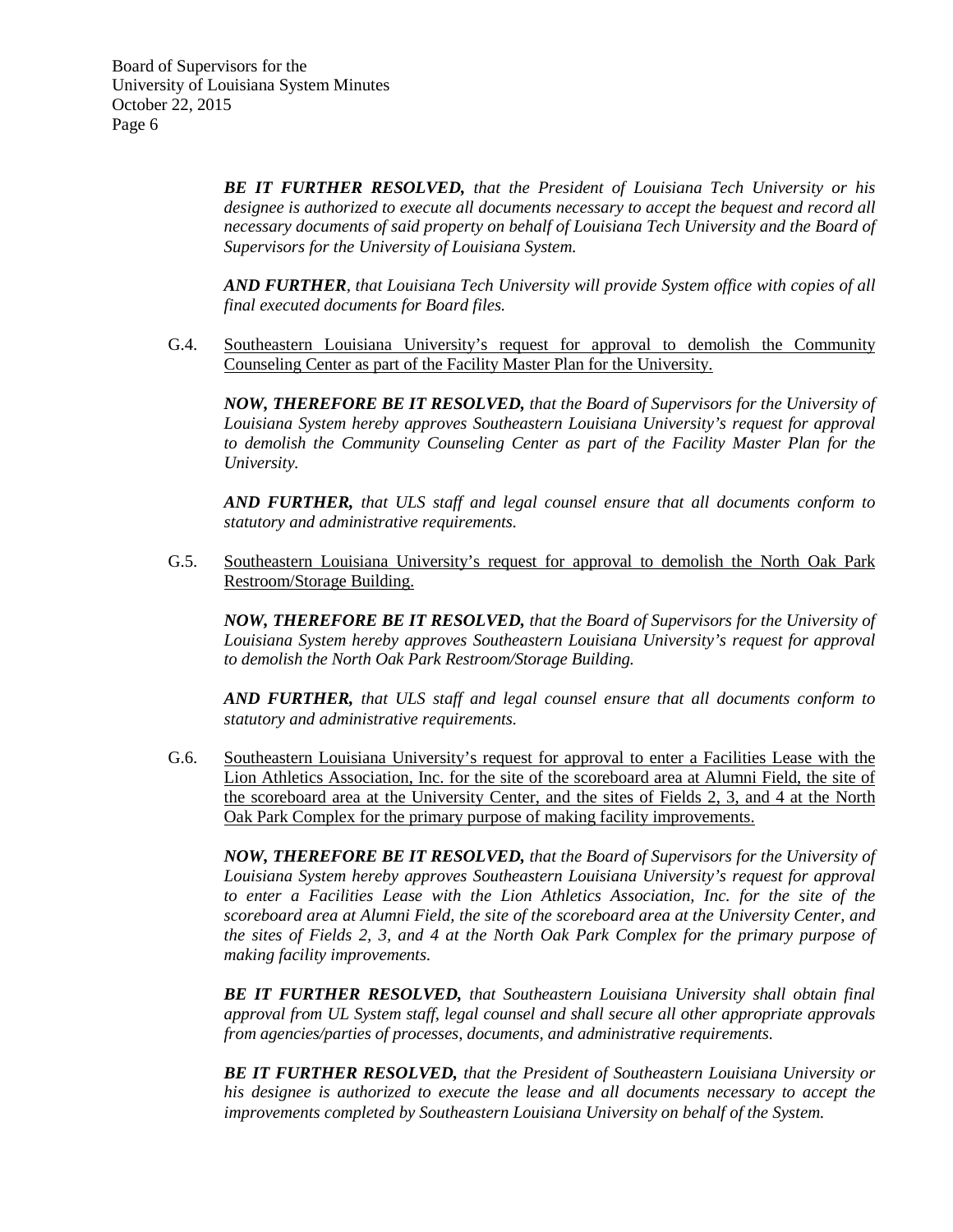*AND FURTHER, that the University will provide the System office with copies of all final executed documents for Board files.*

G.7. Southeastern Louisiana University is proposing the design, construction, demolition, and replacement of a portion of the University's Student Housing Program and expansion of certain ancillary building(s).

This was a report only and Board action was not required.

G.8. University of Louisiana at Monroe's request for approval to enter into a Grounds Lease Agreement with ULM Facilities Inc. to construct a new Student Event Center on the campus of the University.

*NOW, THEREFORE, BE IT RESOLVED, that the Board of Supervisors for the University of Louisiana System hereby approves University of Louisiana at Monroe's request to enter into a Grounds Lease Agreement with ULM Facilities Inc. to construct a new Student Event Center on the campus of the University.* 

*BE IT FURTHER RESOLVED, that University of Louisiana at Monroe shall obtain final review from UL System staff, legal counsel, and shall secure all other appropriate approvals from agencies/parties of processes, documents, and administrative requirements prior to execution of documents.* 

*BE IT FURTHER RESOLVED, that the President of University of Louisiana at Monroe or his designee is hereby designated and authorized to execute any and all documents associated with said lease by the University of Louisiana System on behalf of and for the use of University of Louisiana at Monroe.* 

*AND FURTHER, that University of Louisiana at Monroe will provide the System office with copies of all final executed documents for Board files.* 

## H. **Report of Finance Committee**

Upon motion of Mr. Sibille, seconded by Dr. Faircloth, the Board unanimously voted to approve the following resolutions:

H.1. University of Louisiana at Lafayette's request for authorization to negotiate and enter into Cooperative Endeavor Agreements with potential sanctuaries to transition the chimpanzees owned by the University.

*NOW, THEREFORE, BE IT RESOLVED, that the Board of Supervisors for the University of Louisiana System hereby approves University of Louisiana at Lafayette's request for authorization to negotiate and enter into Cooperative Endeavor Agreements with potential sanctuaries to transition the chimpanzees owned by the University.*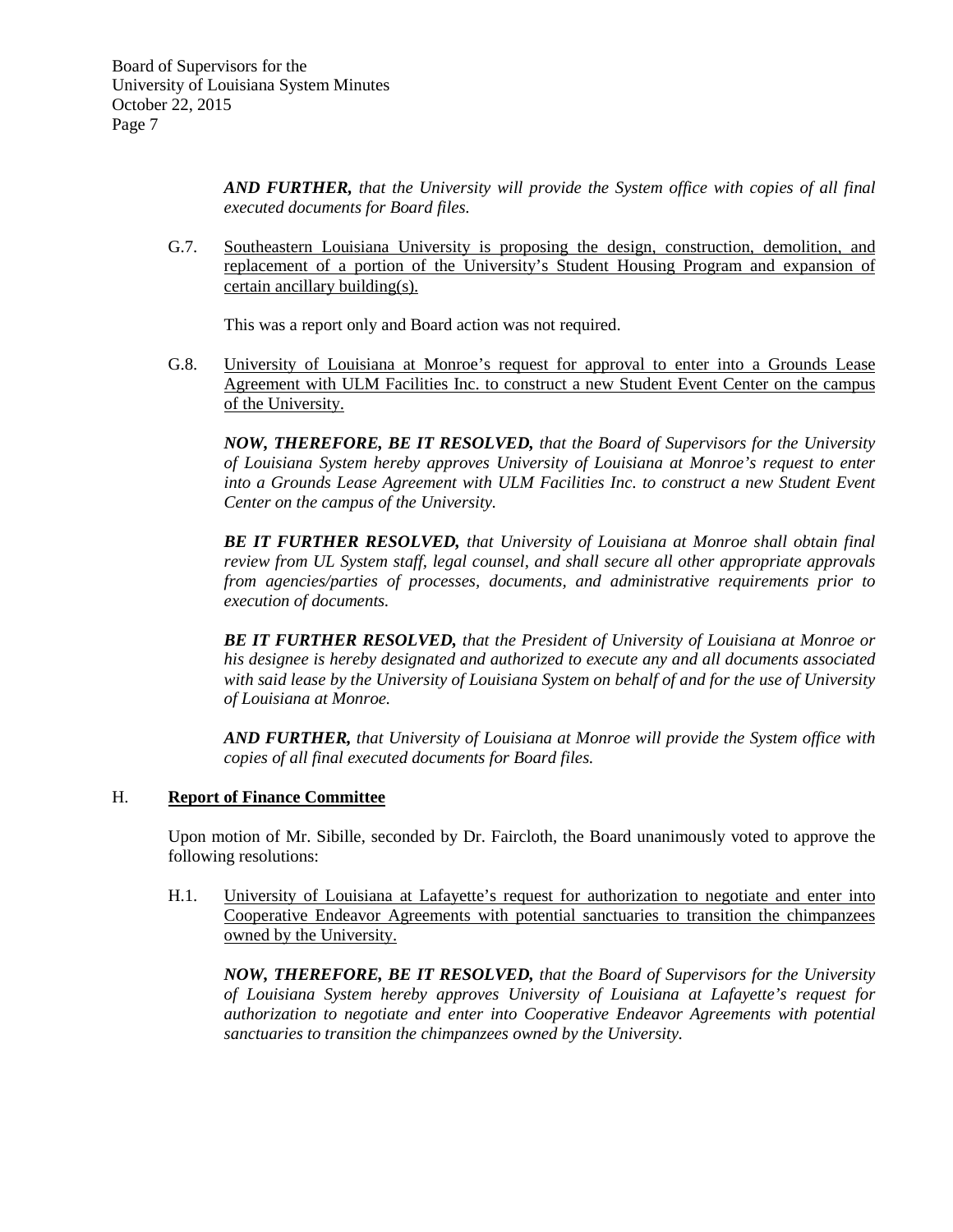H.2. University of Louisiana at Lafayette's request for acceptance of Fiscal Year 2014-15 Financial and Compliance and Federal Award Programs Representation Letters.

*NOW, THEREFORE, BE IT RESOLVED, that the Board of Supervisors for the University of Louisiana System hereby accepts Fiscal Year 2014-15 Financial and Compliance and Federal Award Programs Representation Letters for University of Louisiana at Lafayette.*

H.3. University of Louisiana System's discussion of Fiscal Year 2014-15 fourth quarter financial reports and ongoing assurances.

This is a report only and no action by the Board is necessary.

H.4. University of Louisiana System's financial status of alternatively financed projects for the year ended June 30, 2015.

This is a report only and no action by the Board if necessary.

## I. **Report of Personnel Committee**

On motion of Mr. Murphy, seconded by Mr. LeTard, the Board unanimously voted to approve the following resolutions:

I.1. Louisiana Tech University's request for approval to appoint Mr. Brooks A. Hull as Vice President for University Advancement effective November 16, 2015.

*NOW, THEREFORE, BE IT RESOLVED, that the Board of Supervisors for the University of Louisiana System hereby approves Louisiana Tech University's request for approval to appoint Mr. Brooks A. Hull as Vice President for University Advancement effective November 16, 2015.*

I.2. Nicholls State University's request for approval to appoint Dr. Marilyn Macik-Frey as Interim Dean of the College of Business Administration effective August 4, 2015.

*NOW, THEREFORE, BE IT RESOLVED, that the Board of Supervisors for the University of Louisiana System hereby approves Nicholls State University's request for approval to appoint Dr. Marilyn Macik-Frey as Interim Dean of the College of Business Administration effective August 4, 2015.*

## J. **Report of Strategy and Performance Committee**

Mr. Crawford, Vice Chair of the Committee, gave the report, and no action was required by the Board.

## K. **System President's Business**

K.1. Personnel Actions

Dr. Sandra Woodley reported that System staff reviewed the personnel actions, and staff recommends approval.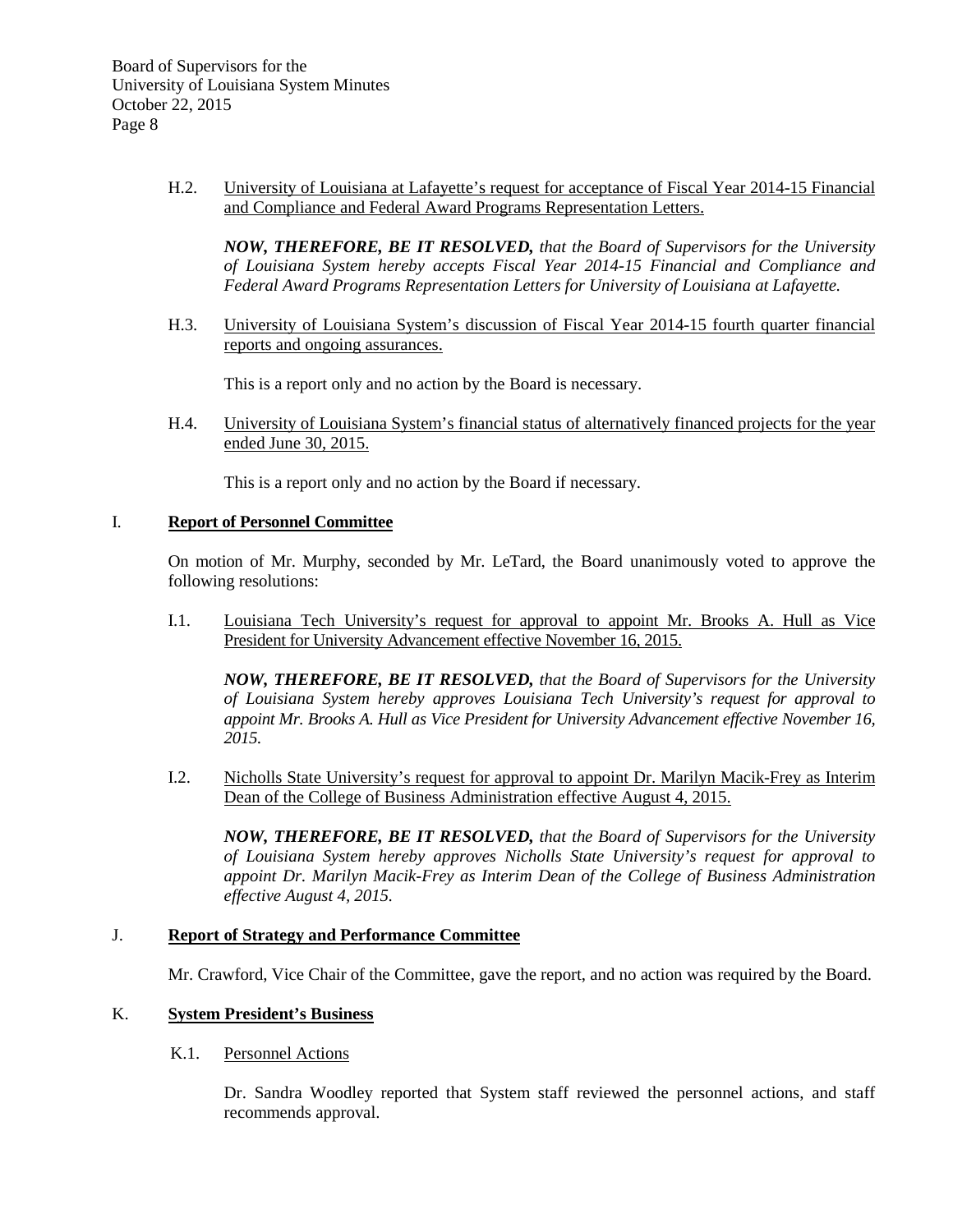*Upon motion of Mr. Crawford, seconded by Mr. Murphy, the Board voted unanimously to approve the System personnel actions.*

#### K.2. System President's Report

#### *Task Force Appointment*

Dr. Woodley explained that Senate Resolution 11 from the 2015 Regular Session of the Louisiana Legislature created a task force to study the postsecondary education disciplinary process for campus rape and sexual assault. She recommended Ms. Wesley Johnson as the System's representative to the task force.

Upon motion of Mr. Murphy, seconded by Ms. Egan, the Board unanimously voted to appoint Ms. Wesley Johnson to represent the Board of Supervisors for the University of Louisiana System on the task force to study postsecondary education disciplinary process for campus rape and sexual assault.

#### *American College Application Campaign*

Dr. Woodley reported that the Louisiana Office of Student Financial Assistance (LOSFA) has instituted October as Louisiana College Application Month. System institutions are working with LOSFA to send representatives to high schools to aid students as they work to complete applications for college.

#### *Student Advisory Council*

Dr. Woodley said that the System Student Government Association presidents had promoted the observation of Collection Weeks during the weeks of September 21 and 28. The campuses all hosted service projects and sponsored drives to benefit local nonprofit organizations.

## *October 27 Forum Update*

President Woodley said that the Board of Regents October 27 Gubernatorial Forum had been postponed until a later date.

## *Update of University of New Orleans Presidential Search*

Dr. Woodley reminded members that the University of New Orleans Presidential Search Committee was scheduled to meet at 1:00 p.m. She reported that the *Committee Charge*, the *Draft Advertisement*, and the *Tentative Timeline* would be considered at the meeting. She also indicated that Witt/Kieffer, search consultants, had been secured to recruit candidates, screen applications, and submit recommendations to the Search Committee. It is anticipated that the selection of a President will occur early in 2016.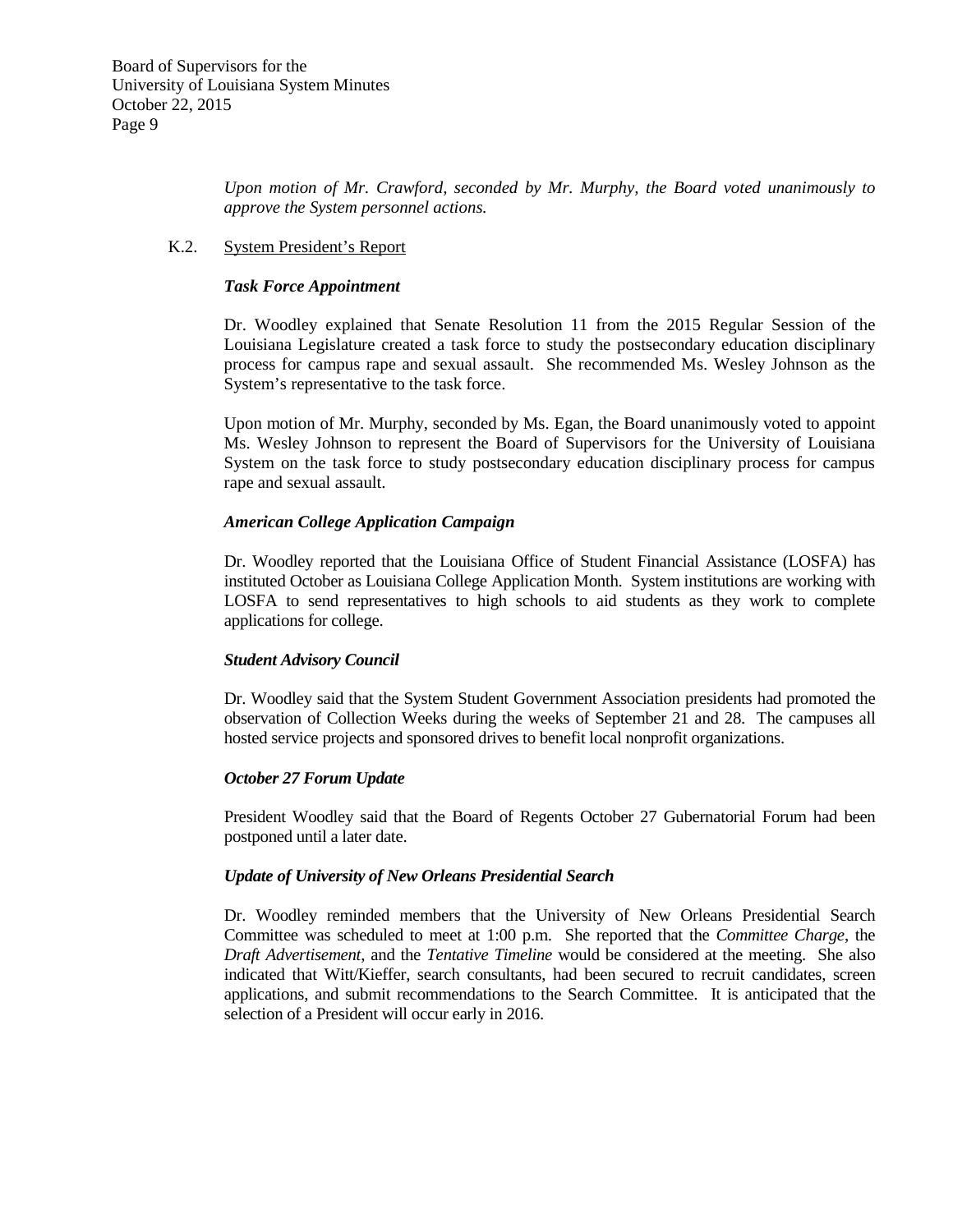## L. **Board Chair's Business**

## L.2. Recommendation to appoint Dr. Micheal R. Moffett as Interim President of University of New **Orleans**

Board Chair E. Gerald Hebert asked Dr. Woodley to introduce the item regarding the appointment of an Interim President at University of New Orleans. He stated that Dr. Micheal R. "Randy" Moffett, former System President, was being considered for the position.

Dr. Woodley said that, until a permanent President is selected to serve UNO, it will be necessary to provide interim leadership for the campus. Along that line, upon motion of Mr. Sibille, seconded by Mr. Crawford, the Board voted to appoint Dr. Micheal R. "Randy" Moffett to serve as Interim President of University of New Orleans.

The following roll call vote was recorded:

- YEAS: Mr. Carter, Mr. Crawford, Ms. Egan, Dr. Faircloth, Mr. Hebert, Mr. LeTard, Mr. Long, Mr. Murphy, Mr. Sibille, Mr. Solomon
- NAYS: None
- ABSENT: Ms. Brakeville, Mr. Condos, Mr. Martin, Mr. Romero, Mr. Shetler, Mr. Shreve

Dr. Moffett was present and thanked the Board for the appointment and for the opportunity to assist the campus in the transitional period.

#### L.3. Appointment of Nominating Committee for 2016 Board Officers

Mr. Hebert stated that he was appointing the following Board Members to serve on the Nominating Committee to recommend Officers for 2016:

Mr. E. Gerald Hebert Mr. Jimmy Long Mr. Mark Romero Mr. Carl Shetler Mr. Winfred Sibille

Mr. Hebert indicated that the Nominating Committee will present its recommendation at the December Board meeting.

- - - - - - - - - - - - - - - - - - - -

Mr. Hebert informed the Board that in their folders were copies of the athletic summary of athletic activities since the August Board meeting as well as the summary of internal audits. Both of these reports were compiled by Mr. Bruce Janet.